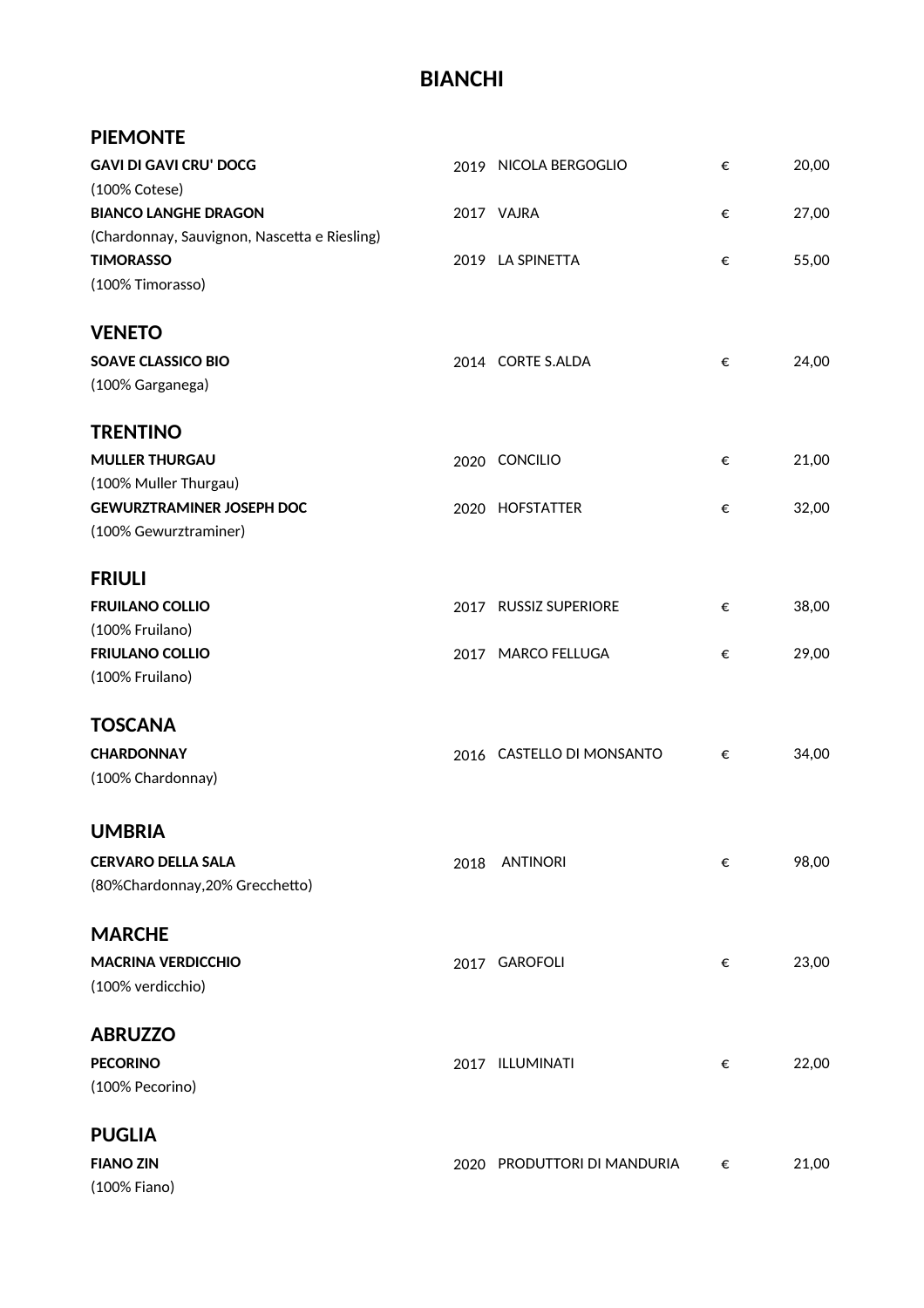### **ROSSI**

|                                                                |                    | €                                                                                                                                | 55,00  |
|----------------------------------------------------------------|--------------------|----------------------------------------------------------------------------------------------------------------------------------|--------|
|                                                                |                    |                                                                                                                                  |        |
|                                                                |                    | €                                                                                                                                | 130,00 |
|                                                                |                    |                                                                                                                                  |        |
|                                                                |                    | €                                                                                                                                | 92,00  |
|                                                                |                    |                                                                                                                                  |        |
|                                                                |                    | €                                                                                                                                | 22,00  |
|                                                                |                    |                                                                                                                                  |        |
|                                                                | ROCCHE COSTAMAGNA  | €                                                                                                                                | 105,00 |
|                                                                |                    |                                                                                                                                  |        |
|                                                                |                    | €                                                                                                                                | 30,00  |
|                                                                |                    |                                                                                                                                  |        |
|                                                                |                    | €                                                                                                                                | 36,00  |
|                                                                |                    |                                                                                                                                  |        |
|                                                                |                    | €                                                                                                                                | 37,00  |
|                                                                |                    |                                                                                                                                  |        |
|                                                                |                    |                                                                                                                                  |        |
|                                                                |                    |                                                                                                                                  |        |
| 2000                                                           | <b>MACULAN</b>     | €                                                                                                                                | 85,00  |
|                                                                |                    |                                                                                                                                  |        |
|                                                                | 2018 ADALIA        | €                                                                                                                                | 25,00  |
| (Corvina, Corvinone, Rondinella, Forselina, Negrara e Oseleta) |                    |                                                                                                                                  |        |
|                                                                | 2015 CORTE S. ALDA | €                                                                                                                                | 95,00  |
|                                                                |                    |                                                                                                                                  |        |
|                                                                |                    |                                                                                                                                  |        |
|                                                                | 2018 NALS MAGREID  | €                                                                                                                                | 31,00  |
|                                                                |                    |                                                                                                                                  |        |
|                                                                | 2016 NALS MARGREID | €                                                                                                                                | 65,00  |
|                                                                |                    |                                                                                                                                  |        |
|                                                                | 2019 HOFFSTATTER   | €                                                                                                                                | 24,00  |
|                                                                |                    |                                                                                                                                  |        |
|                                                                | 2019 HOFFSTATTER   | €                                                                                                                                | 29,00  |
|                                                                |                    |                                                                                                                                  |        |
|                                                                |                    | 2017 VAJRA<br>2016 MARCHESI ANTINORI<br>2014 PELISSERO<br>2019 LUIGI PIRA<br>2013<br>2020 VAJRA<br>2019 VAJRA<br>2017 TRAVAGLINI |        |

(60% Cabernet Sauvignon - 40% Petit Verdot)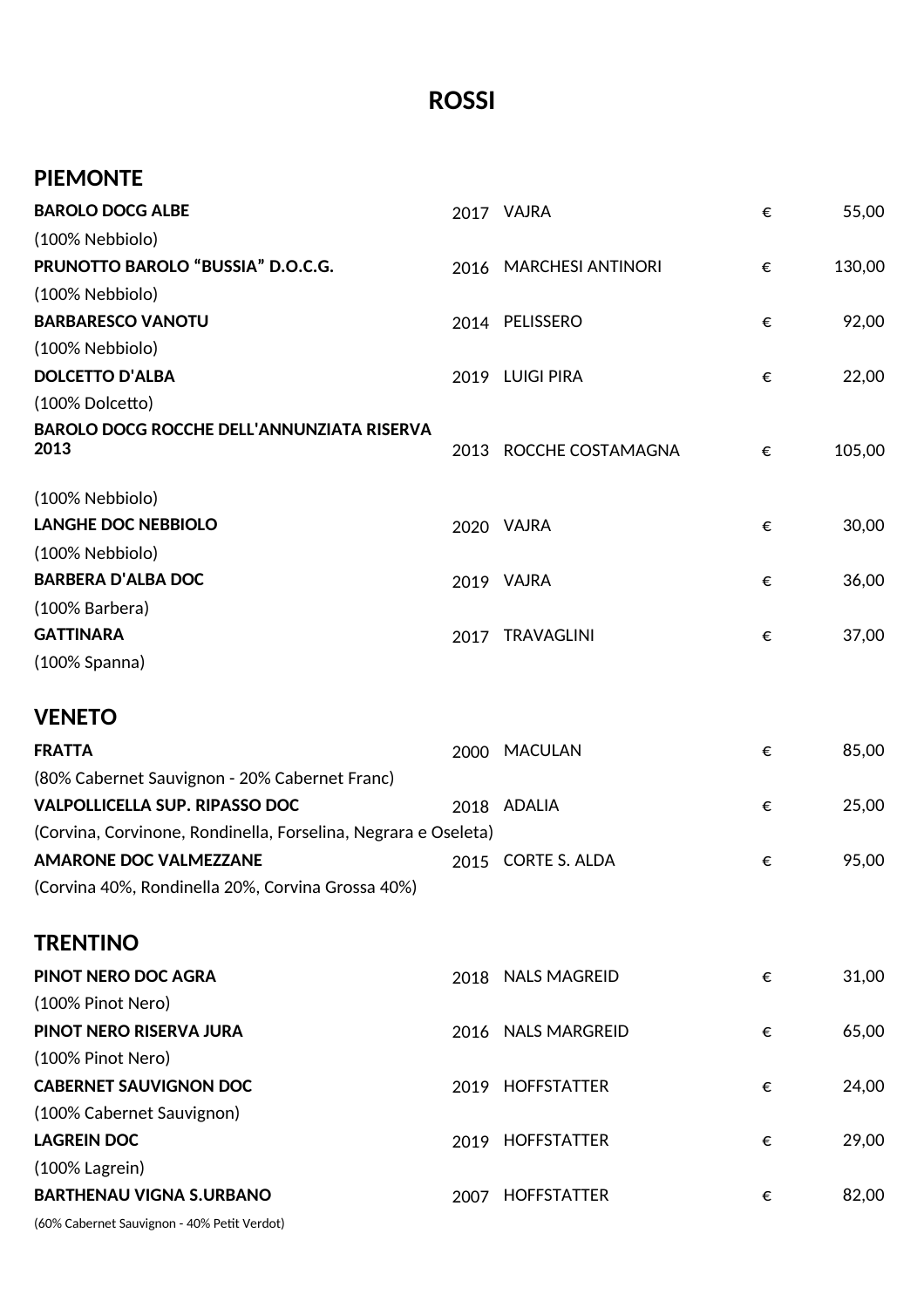| <b>EMILIA ROMAGNA</b>                                                      |      |                             |   |        |
|----------------------------------------------------------------------------|------|-----------------------------|---|--------|
| <b>TERRE DI TORRECHIARA</b>                                                |      | 2020 DALL'ASTA              | € | 20,00  |
| (100% Lambrusco Maestri)                                                   |      |                             |   |        |
|                                                                            |      |                             |   |        |
| <b>TOSCANA</b>                                                             |      |                             |   |        |
|                                                                            |      |                             |   |        |
| <b>BRUNELLO DI MONTALCINO</b>                                              |      | 2015 CASTELLO TRICERCHI     | € | 60,00  |
| (100% Sangiovese)                                                          |      |                             |   |        |
| <b>BRUNELLO DI MONTALCINO CASTELGIOCONDO</b>                               |      |                             |   |        |
| "RIPE AL CONVENTO" DOCG RISERVA                                            |      | 1997 FRESCOBALDI            | € | 160,00 |
|                                                                            |      |                             |   |        |
| (100% Sangiovese)                                                          |      |                             |   |        |
| <b>SAN MARCO</b>                                                           |      | 2000 CASTELLO DI RAMPOLLA   | € | 85,00  |
| (90% Cabernet Sauvignon - 10% Sangiovese)                                  |      |                             |   |        |
| <b>CASTELLO DEL TERRICCIO</b>                                              |      | 2000 CASTELLO del TERRICCIO | € | 105,00 |
| (50% Syrah-25% Petit Verdot - 25% altre uve a bacca rossa)                 |      |                             |   |        |
| <b>D'ALCEO</b>                                                             |      | 2001 CASTELLO DI RAMPOLLA   | € | 135,00 |
| (85% Cabernet Sauvignon - 15% Petit Verdot)                                |      |                             |   |        |
| "SASSOALLORO" TOSCANA ROSSO IGT                                            |      | 2018 JACOPO BIANDI SANTI    | € | 45,00  |
| (100% Sangiovese)                                                          |      | CASTELLO DI MONTEPO'        |   |        |
| "IL SEGGIO" BOLGHERI ROSSO DOC                                             |      | 2018 POGGIO AL TESORO       | € | 42,00  |
| (40% Merlot, 30% Cabernet Sauvignon, 20% Cabernet Franc, 10% Petit Verdot) |      |                             |   |        |
| "VERRUZZO" TOSCANA IGT                                                     |      | 2018 MONTEVERRO             | € | 33,00  |
| (40% Merlot, 25% Cabernet Franc, 25% Cabernet Sauvignon, 10% Syrah))       |      |                             |   |        |
| <b>CHIANTI CLASSICO AMA DOCG</b>                                           |      | 2018 CASTELLO DI AMA        | € | 37,00  |
| (100% Sangiovese)                                                          |      |                             |   |        |
| <b>MORELLINO DI SCANSANO DOC</b>                                           |      |                             |   |        |
| MAGO DI 03                                                                 |      | 2020 MANTELLASSI            | € | 27,00  |
| (100% Sangiovese)                                                          |      |                             |   |        |
| <b>GUADO AL TASSO</b>                                                      | 2017 | <b>ANTINORI</b>             | € | 175,00 |
| (65% Cabernet Sauvignon- 20% Cabernet Franc- 15% Merlot)                   |      |                             |   |        |
|                                                                            |      |                             |   |        |
| <b>CAMPANIA</b>                                                            |      |                             |   |        |
| <b>TAURASI Riserva DOCG</b>                                                |      | 2013 DI MEO                 |   | 50,00  |
| (100% Aglianico)                                                           |      |                             | € |        |
|                                                                            |      |                             |   |        |
| <b>BASILICATA</b>                                                          |      |                             |   |        |
|                                                                            |      |                             |   |        |
| <b>DON ANSELMO</b>                                                         |      | 1998 PATERNOSTER            | € | 68,00  |
| (100% Aglianico)                                                           |      |                             |   |        |
| <b>DON ANSELMO</b>                                                         |      | 2013 PATERNOSTER            | € | 70,00  |
| (100% Aglianico)                                                           |      |                             |   |        |
|                                                                            |      |                             |   |        |
| <b>CALABRIA</b>                                                            |      |                             |   |        |
| <b>GRAVELLO</b>                                                            |      | 2016 LIBRANDI               | € | 38,00  |
| (60% Gaglioppo - 40% Cabernet Sauvignon)                                   |      |                             |   |        |
|                                                                            |      |                             |   |        |
| <b>SARDEGNA</b>                                                            |      |                             |   |        |
| <b>MAMUTHONE DOC BIO</b>                                                   |      | 2019 SEDILESU               | € | 39,00  |
| (100%Cannonau)                                                             |      |                             |   |        |
|                                                                            |      |                             |   |        |
| <b>SICILIA</b>                                                             |      |                             |   |        |
|                                                                            |      |                             |   |        |
| <b>DUCA DI POGGIOREALE</b>                                                 |      | 2003 DUCA DI POGGIOREALE    | € | 50,00  |
| (100% Petit Verdot)                                                        |      |                             |   |        |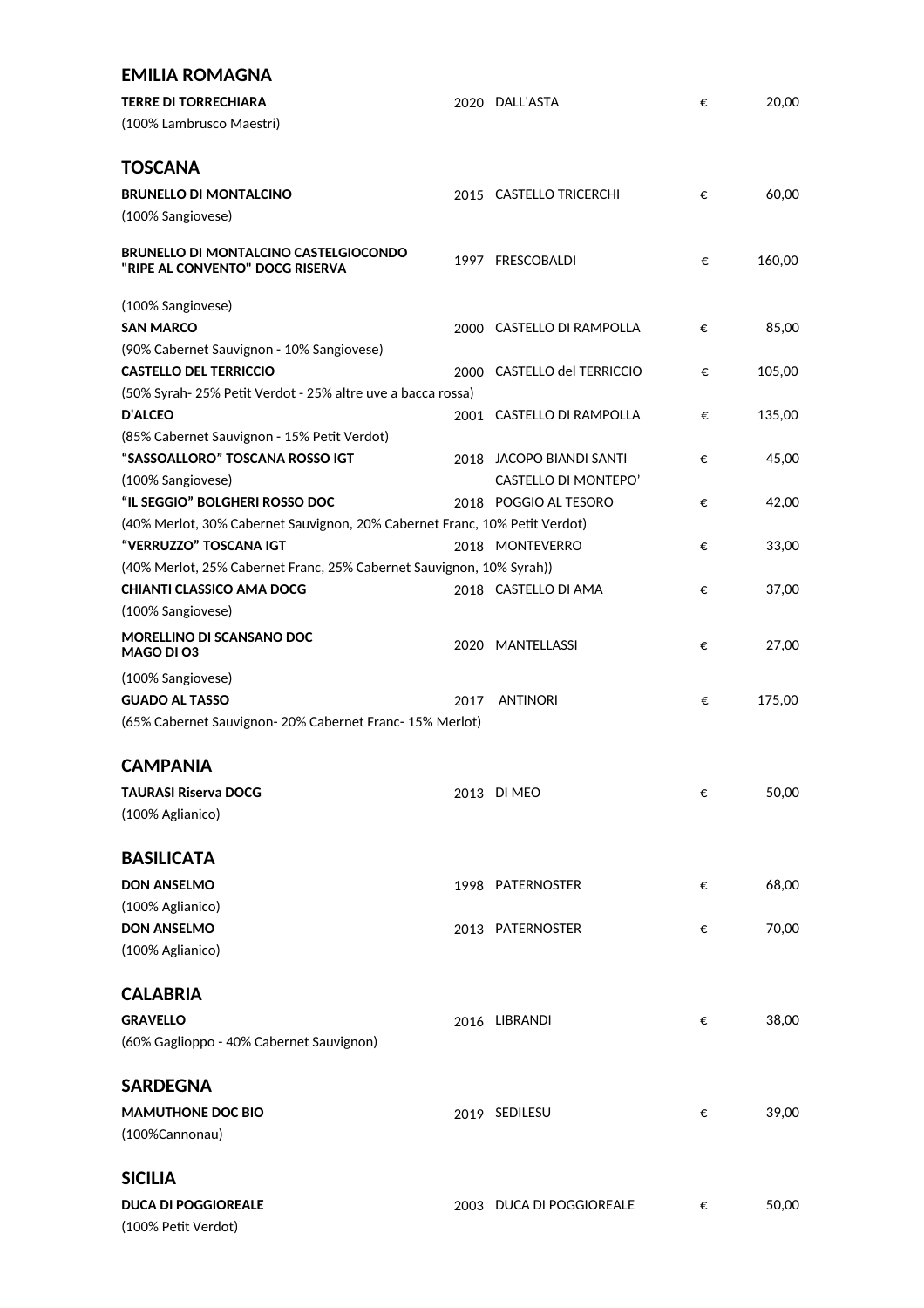# **BIANCHI ESTERI**

#### **FRANCIA**

| <b>SANCERRE"TERROIR CALCAIRE"</b><br>(100% Sauvignon Blanc) |      | 2018 CHATEAU THAUVENAY         | € | 38,00  |
|-------------------------------------------------------------|------|--------------------------------|---|--------|
| DOMAINE RAMONET BOUZERON BORGOGNE<br><b>ALIGOTE'</b>        | 2018 | <b>JEAN CLAUDE RAMONET</b>     | € | 55,00  |
| $(100\%$ Aligotè)                                           |      |                                |   |        |
| <b>SANCERRE "CHAMBRATES"</b>                                | 2018 | DOMAINE VACHERON               | € | 55,00  |
| (100% Sauvignon Blanc)                                      |      |                                |   |        |
| <b>CHASSAGNE MONTRACHET 1ER CRU MORGEOT</b>                 | 2017 | <b>DOMAINE HEITZ LOCHARDET</b> | € | 105,00 |
| (100% Chardonnay)                                           |      |                                |   |        |
| <b>CHASSAGNE MONTRACHET</b>                                 | 2019 | <b>BACHEY-LEGROS</b>           | € | 75,00  |
| (100% Chardonnay)                                           |      |                                |   |        |

# **ROSSI ESTERI**

#### **CALIFORNIA**

| <b>MERLOT PASO ROBLES LOS OSOS</b>                    | 2006 | J. LOHR                   | € | 46,00 |
|-------------------------------------------------------|------|---------------------------|---|-------|
| $(100\% \text{ Merlot})$                              |      |                           |   |       |
| <b>SYRAH PASO ROBLE S. RIDGE</b>                      | 2008 | J. LOHR                   | € | 44,00 |
| $(100\%$ Syrah)                                       |      |                           |   |       |
| <b>FRANCIA</b>                                        |      |                           |   |       |
| <b>SAINT NICOLAS DES BOURGUEIL</b>                    | 2010 | DOMAINE DE LA COTELLERAIE | € | 40,00 |
| (100% Cabernet Franc)                                 |      |                           |   |       |
| <b>BEAUNE 1º CRU CLOS DU ROI</b>                      | 2000 | PHILIPPE LE HARDI         | € | 90,00 |
| (100% Pinot Nero)                                     |      |                           |   |       |
| <b>CHATEAUNEUF DU PAPE VIELLES VIGNES</b>             | 2014 | <b>MAS SAINT LOUIS</b>    | € | 80,00 |
| (Grenache Noir, Syrah, Mourdre, Bourbulenc, Cinsault) |      |                           |   |       |
| <b>CHATEAU PABUS BORDEAUX SUPERIEUR</b>               | 2016 | <b>ROBERT S. DOW</b>      | € | 70,00 |
| (Merlot, Cabernet Sauvignon, Cabernet Franc, Malbec)  |      |                           |   |       |